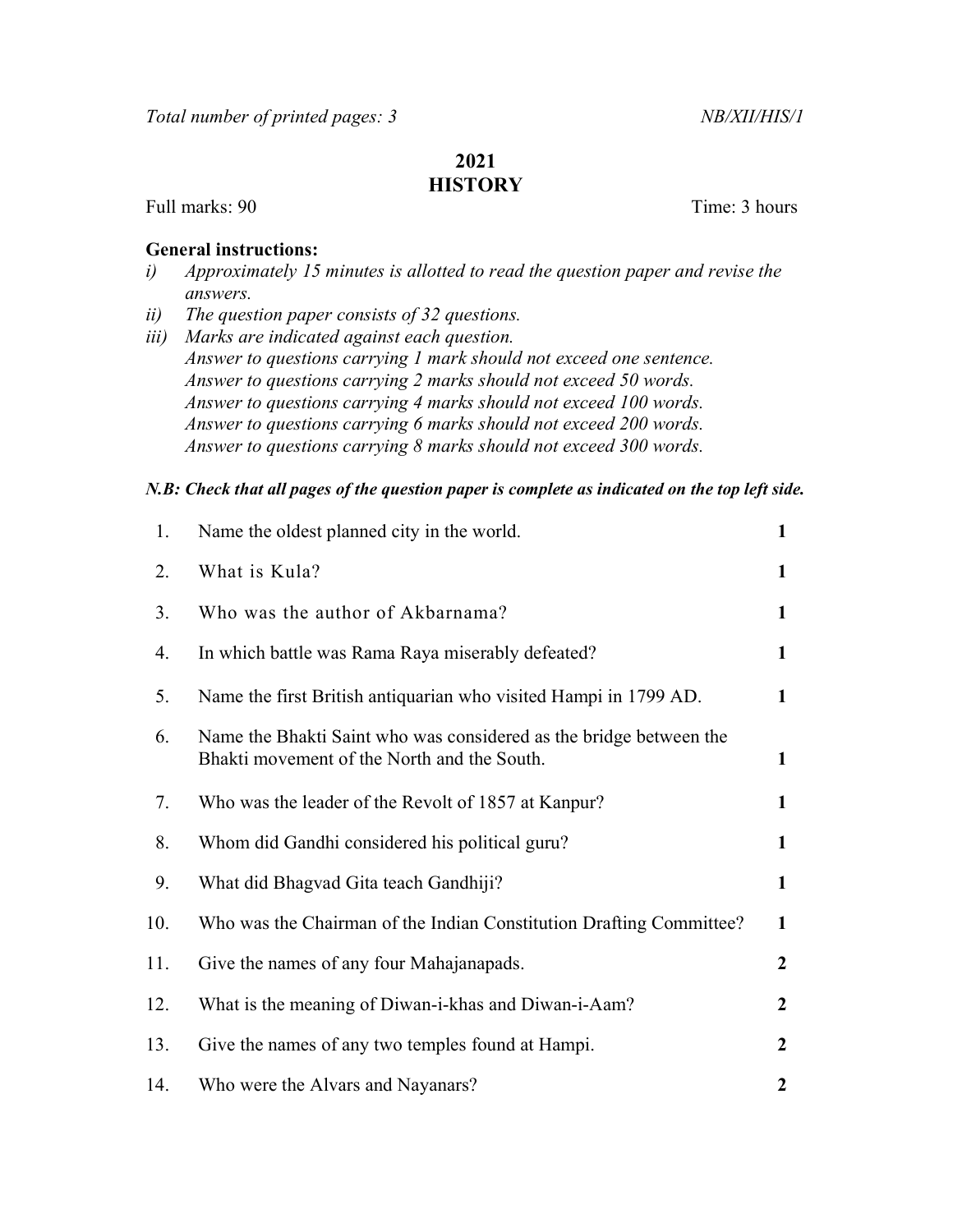| 15. | What is Communal Award?                                                                                                         | $\boldsymbol{2}$        |
|-----|---------------------------------------------------------------------------------------------------------------------------------|-------------------------|
| 16. | Write a note on the Preamble of the Indian Constitution.                                                                        | $\overline{2}$          |
| 17. | Write a brief note on the discovery of Harappa in the 19 <sup>th</sup> century.                                                 | $\overline{\mathbf{4}}$ |
| 18. | State any four reasons why Jainism has little appeal among the masses.                                                          | $\overline{\mathbf{4}}$ |
| 19. | Explain the expansion and consolidation policies of Krishnadeva Raya.                                                           | $\overline{\mathbf{4}}$ |
| 20. | Describe the role of Rani Lakshmi Bhai of Jhansi in the uprising of 1857.                                                       | $\overline{\mathbf{4}}$ |
| 21. | Describe the role of B.R.Ambedkar in framing of the Constitution of India.                                                      | 4                       |
|     | Answer any three from questions 22 - 26                                                                                         |                         |
| 22. | Mention six arguments in favour of the authenticity of the Mahabharata.                                                         | 6                       |
| 23. | Describe the main teachings of Gautama Buddha.                                                                                  | 6                       |
| 24. | Describe the features of buildings and Palaces built by the Vijayanagara<br>rulers at Hampi.                                    | 6                       |
| 25. | Describe the ideas and practices of Sufism in Indian society.                                                                   | 6                       |
| 26. | Discuss the political ideas of Gandhiji.                                                                                        | 6                       |
|     | Answer any three from questions 27 - 31                                                                                         |                         |
| 27. | Describe the causes of decay and disappearance of Harappan Civilisation.<br>What is the legacy of this civilization?<br>$6+2=8$ |                         |
| 28. | Describe how the inscriptions open the door of history.                                                                         | 8                       |
| 29. | Describe the various activities at the court of Akbar.                                                                          | 8                       |
| 30. | "The uprising of 1857 was the first war of Indian Independence". Justify the<br>statement.                                      | 8                       |
| 31. | Examine the basic values of the Indian Constitution.                                                                            | 8                       |